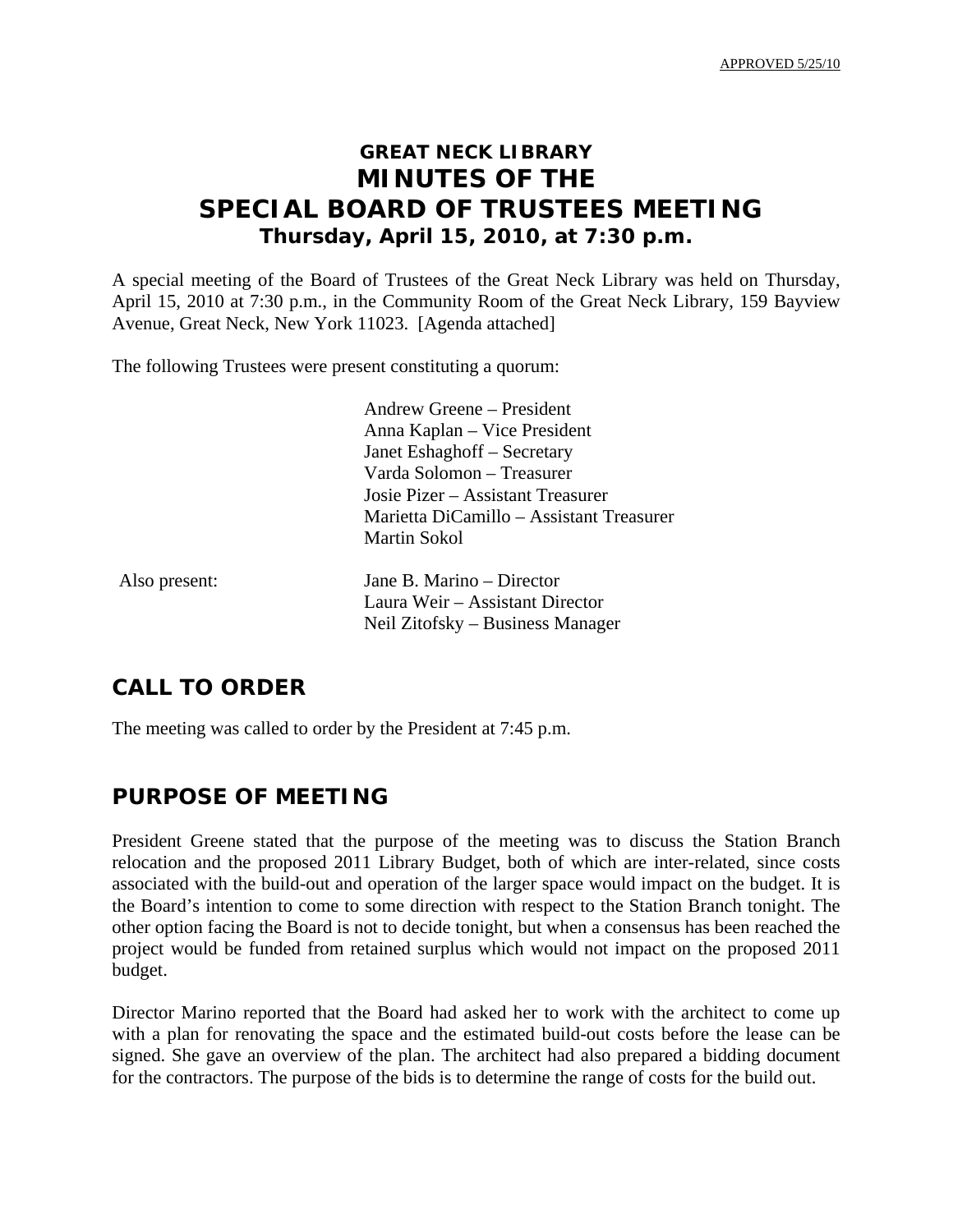Four contractors, numbered 1, 2, 3, and 4 (numbered for confidentiality purposes until a contractor is chosen) submitted bids. Bidders 1 and 2 were interviewed by the architect and the Director and they discussed value engineering. They were interviewed because both the architect and the Director were pleased with their initial bids and they are willing to negotiate their numbers to get the best price. Bidders 3 and 4 were not interviewed. Bidder 4 included items under one price instead of breaking them apart. The Board was sent copies of the plans as well as the actual information on the contractors who did the bidding. She was planning on arranging for the Board to interview the contractor.

\_\_\_\_\_\_\_\_\_\_\_\_\_\_\_\_\_\_\_\_\_\_\_\_\_\_\_\_\_\_\_\_\_\_\_\_\_\_\_\_\_\_\_\_\_\_\_\_\_\_\_\_\_\_\_\_\_\_

Following this, President Greene called for the Trustees to weigh in.

Trustee Kaplan pointed out that all the contractors were given the same bid form by the architect which asked for charges line by line.

Trustee Sokol felt that although the list of references was impressive, he would be more comfortable in terms of quality of the clients they have worked for. He would also like to see a higher amount than \$300,000 built in for more leverage in case of over-runs. The price is reasonable and a vote should be taken tonight.

Trustee Pizer stated that a 5% contingency was already built in proposals from Bidders 1 and 2 that would hopefully take care of any over-runs.

For clarity, President Greene explained that if the Board votes tonight it is to approve the lease and then move on to negotiate the build-out costs and the operational costs of \$150,000 which will have an impact on the proposed 2011 budget. He asked the Trustees if they were prepared to include the \$150,000 in the budget that will result in a tax increase for the community. \$150,000 would amount to approximately 1.3% of the 2.8% tax increase that the budget calls for. This means that for a home assessed at one million dollars the tax increase would be \$4 for the year.

Trustee Eshaghoff brought out that if the Station renovation is not done, then the tax increase would be minimal. Noteworthy is the fact that the Board has not raised taxes in four years. But the time is perfect to move forward with the Station Branch project which will be able to accommodate some of the overflow from the closing of Main during the renovation/expansion.

Trustee Pizer stated that Bidders 1 and 2 have been value engineered whereas 3 & 4 have not and this accounts for some of the differences. She has no hesitation that it is a good deal but what is more important is not the percentage increase but the dollar amount. Benefit outweighs the cost but she needs more time to investigate the numbers. She feels comfortable voting for the lease although she has not yet met the contractors.

Trustee Solomon thought it is a good opportunity to have Station Branch more spread out and functional which will enhance the library system. She thinks it is reasonably priced. She is prepared to vote for the budget tonight to include the operational costs for Station but is not prepared to vote on the lease at that time. She has concerns about using Branch and Special Services fund to pay for the project.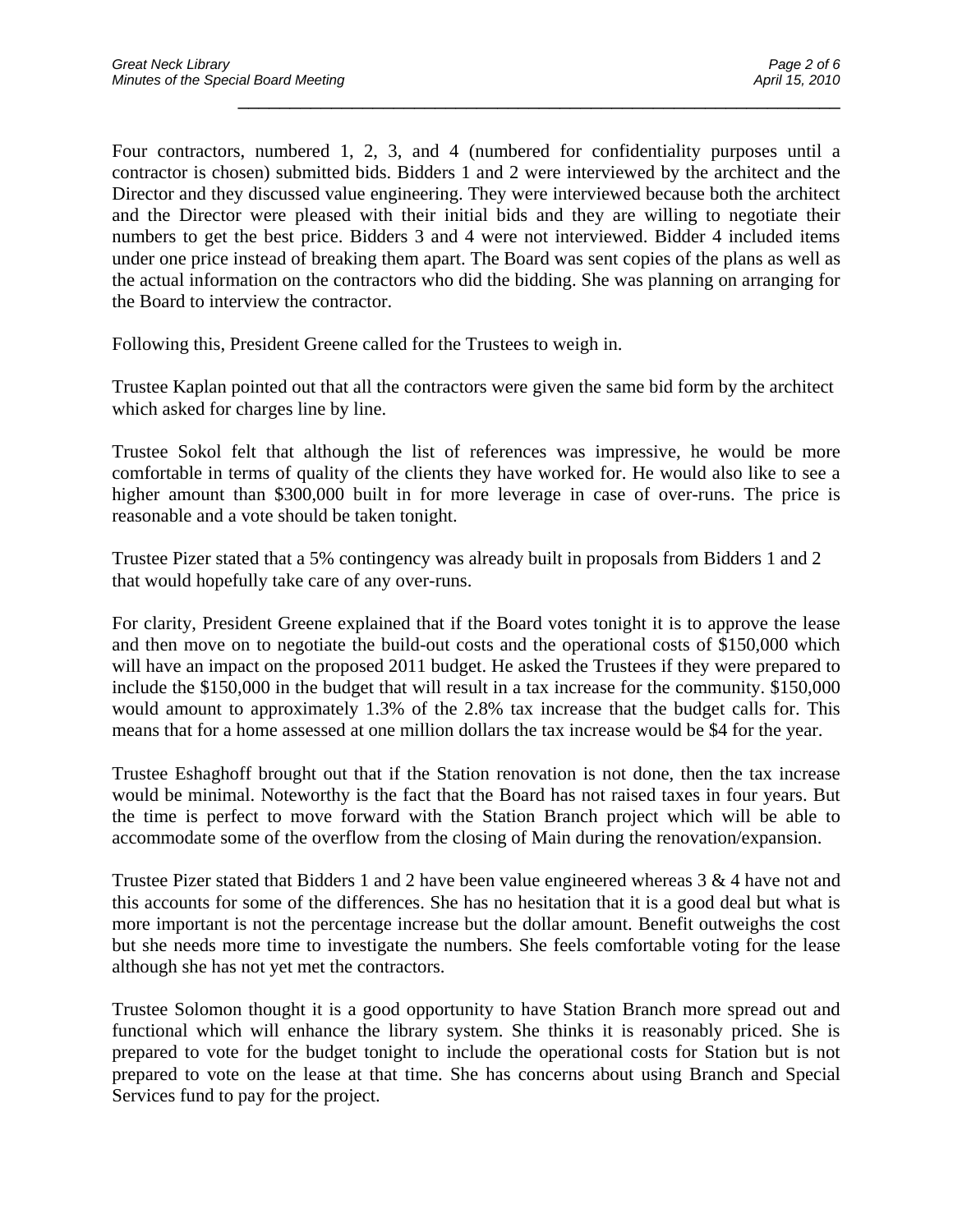Trustee Kaplan thanked the Director for the hard work she did in obtaining proposals for architects as well as bids from contractors whom the Trustees will get to meet them.

\_\_\_\_\_\_\_\_\_\_\_\_\_\_\_\_\_\_\_\_\_\_\_\_\_\_\_\_\_\_\_\_\_\_\_\_\_\_\_\_\_\_\_\_\_\_\_\_\_\_\_\_\_\_\_\_\_\_

Trustee DiCamillo asked about the components of the budget being presented to which the Business Manager responded that it included the retirement incentive for four staff members, it has no applied balance and no Station Branch expenses. The tax increase is 2.8% but without the Applied Balance it would be 4.1%. He explained that the Applied Balance is one half of the tax increase because of difference in the School District and the Library operating on different taxing years. The School is on a July to June year and the Library is January to December. When the Library requests the tax increase for the budget needed for January 1, 2011, the School's budget year begins July 1, 2010, and the Library will get half year increase needed at that time. So that money can be saved and used in 2011.

Mr. Zitofsky identified alternate methods of funding rather than incorporating into the budget. If the Applied Balance was used, this would keep the budget flat at 2.8%. The General Operating fund has working capital, unallocated funds used for funding a deficit budget. The Fund balance at the end of December 2009 has \$3,203,000, of which \$2,778,000 is the four-twelfths used for working capital for the months the Library does not receive any money from the School District, leaving a balance of \$425,000. There is also half-a-year of money for 2010 which is \$111,000 and there is the Branch Fund which is another \$107,000 that is available to us. So in total, there is over \$600,000 from which Station Branch could be funded.

President Greene argued in favor of not burdening the public with a tax increase in view of a bond referendum that the public will be voting on hopefully by the end of the year. He encouraged the Board to consider the implication of it. He felt that the lease could not be signed tonight without any definitive build-out costs. He suggested that voting on the lease tonight be postponed and the matter referred to the Branch Committee for a recommendation of a contractor. A budget could then be approved next Tuesday without the operational costs knowing that there are funds to pay for it.

Trustee Eshaghoff stated that there is enough information to sign the lease.

Trustee Kaplan added that she is aware that times are tough. But since these funds could be used without taxing the public, the Board should send the right message and sign the lease. The Board decided on a smaller Main Building so the branches could benefit. This is the right opportunity and she would vote to sign the lease tonight. She is in favor of using alternate funding. She suggested that appointments to be set up for the Trustees to meet with the contractors.

Trustee Pizer stated that there is certain number of days in the new lease to get the build out completed and to occupy the premises. If the time period is exceeded, the Library would be paying two rents simultaneously for both locations. If the Board should delay signing the lease tonight and sign within the next month, we will be further along on having chosen a contractor, getting permits and complete the project before the eight months are up. There will be then a month of free rent [ninth month]. This is very important because the money can be used for more programs, or just savings.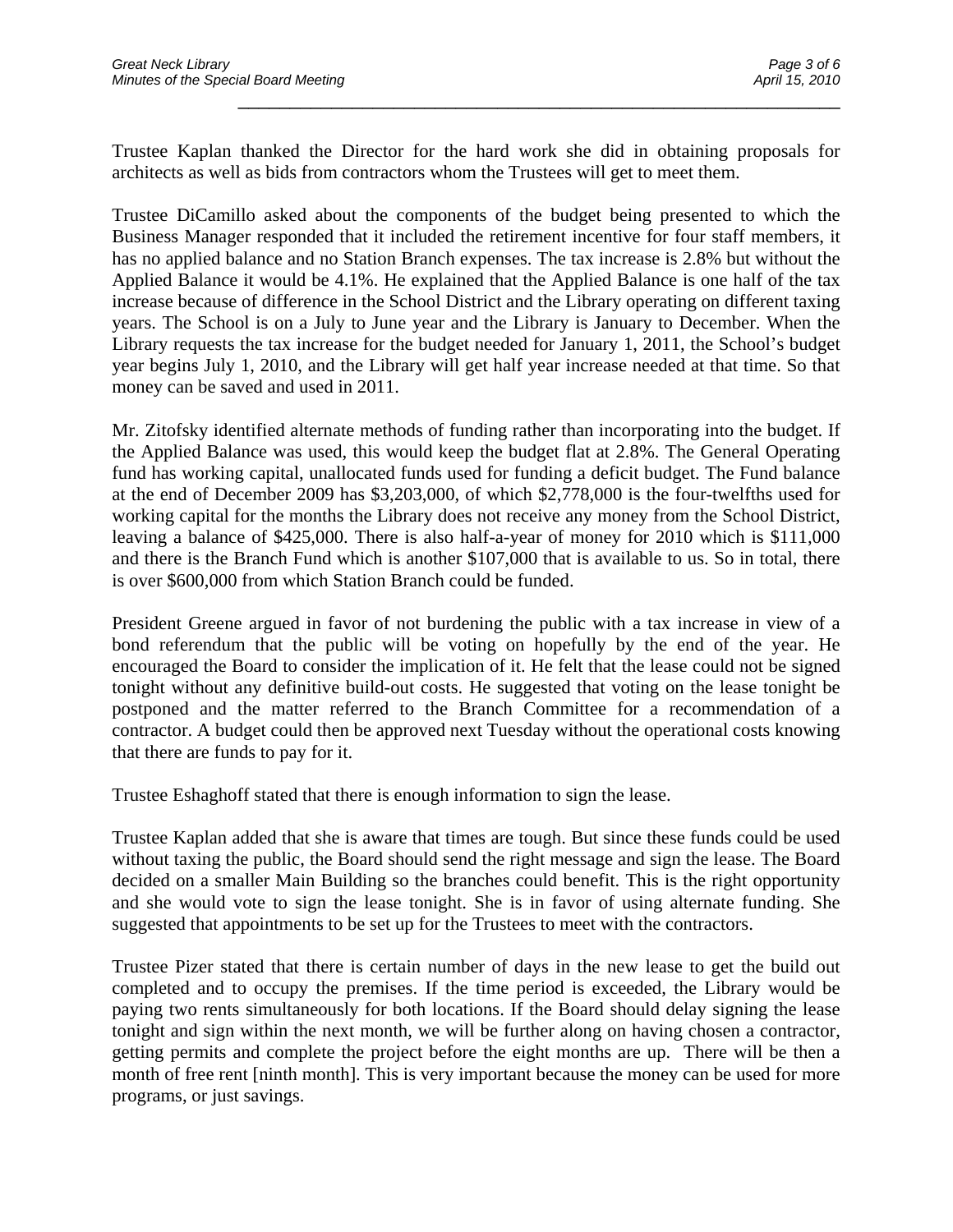President Greene asked for someone to formulate a motion and then he would take comments from members of the public.

\_\_\_\_\_\_\_\_\_\_\_\_\_\_\_\_\_\_\_\_\_\_\_\_\_\_\_\_\_\_\_\_\_\_\_\_\_\_\_\_\_\_\_\_\_\_\_\_\_\_\_\_\_\_\_\_\_\_

#### **Upon motion by Anna Kaplan, seconded by Janet Eshaghoff, and after discussion, it was**

**RESOLVED,** that the Board of Trustees of the Great Neck Library approve the new lease for Station Branch tonight.

Public Comments:

Howie Beagleman wanted to know if the contractors would be putting up a performance bond because there is no way it could be finished in eight months.

Pam Marksheid (Village of Great Neck Plaza Trustee) is concerned that the landlord has gone from a 10-year lease with no renewal to a 15-year lease with a 10-year extension. He has bent over backwards and made many concessions. The Library's attorney has done a good job negotiating for the library and the residents. She asked the Board to get a sense of the people who came out tonight on whether they want the Board to vote for the lease now. She even supported the Board voting for the lease now and signing it in two weeks.

Jerry Schneiderman (Village of Great Neck Plaza Trustee) has been attending the Library's Board meetings for the last six months and he noticed that someone always finds a way to procrastinate signing the lease. He has seen the architect and attorney attending meetings and it is costing the residents. He urged the Board to approve the lease and sign it in two to three weeks. It is not fair to all the people who are here tonight.

Dan Nachmanoff implored the Board to sign the lease without finalizing the construction costs. The Board already has an estimate and a complete breakdown cannot be done until there is a contract. You know you can afford it, sign a lease today.

Ralene Adler thanked the Board for its diligence to protect the community, as the Library serves everyone and not one small group. She had concerns about Station Branch alluded to as temporary site without getting adequate input from the community. Six months ago, she was assured by representatives who were present at tonight's meeting that the landlord would redesign the parking lot for entrance and egress. She urged the Board to be very cautious when signing the lease given the push coming from one segment of the community. She applauded the Board for its cautiousness and ability to assess the cost in the long term and the impact on Main.

Stan Romaine urged the Board to vote tonight to approve this proposition. It's been examined many times. There is a need and the Board should move forward.

Lady #1 told the Board to either make a commitment by moving the project forward or stop the project. The Plaza is a vibrant community that is expanding and families are moving in. The Library needs to be expanded. Make a decision.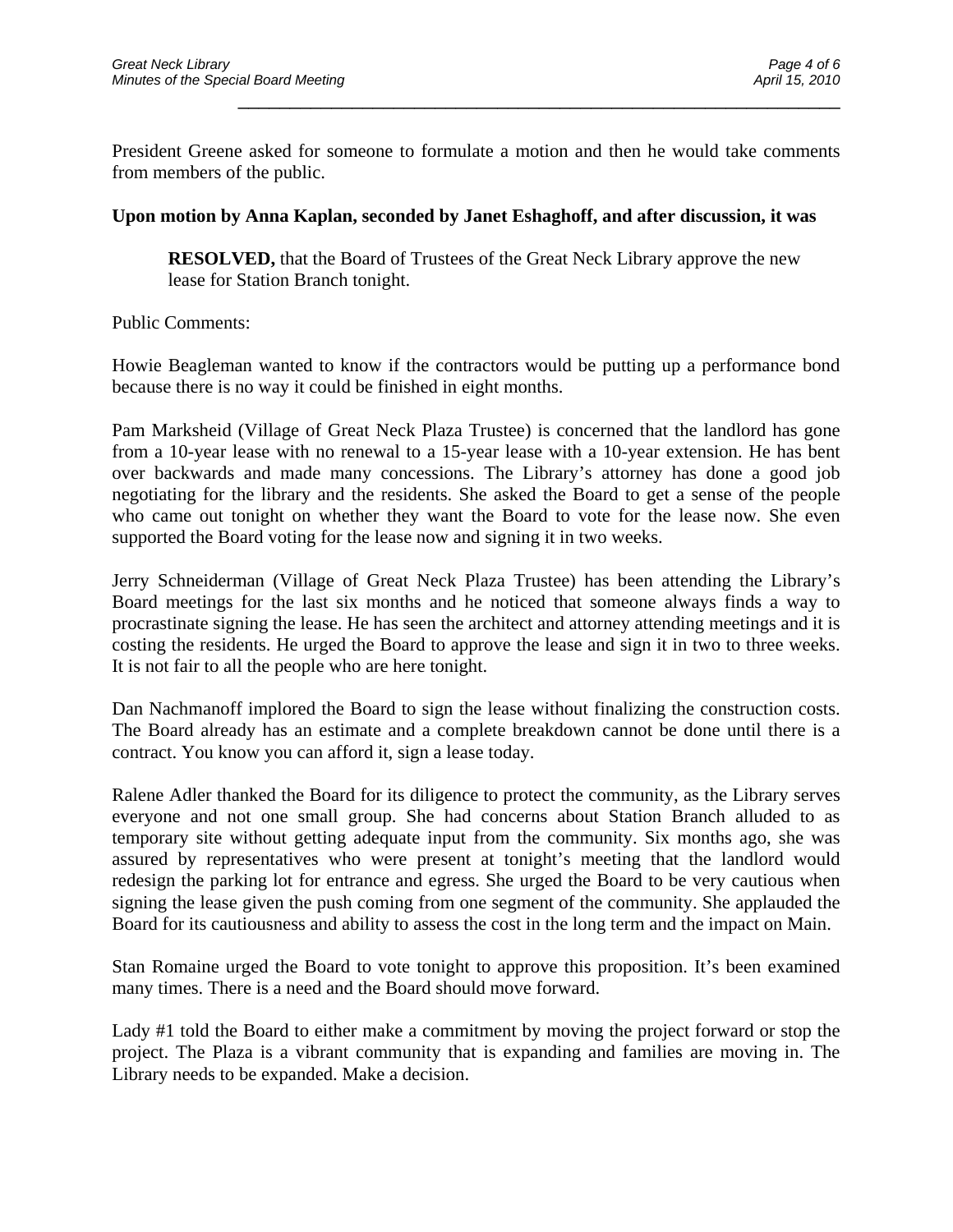Corrine Coe, a Station Branch user who sat on the Board during the construction of the Main Library, asked the Board to approve the lease, and asked whether the Board had seen any work that the contractors have done?

\_\_\_\_\_\_\_\_\_\_\_\_\_\_\_\_\_\_\_\_\_\_\_\_\_\_\_\_\_\_\_\_\_\_\_\_\_\_\_\_\_\_\_\_\_\_\_\_\_\_\_\_\_\_\_\_\_\_

Michael Currie inquired if the Board has finished negotiating with the landlord and if the answer is yes, then there is no problem if they vote 'intent' which gives them the time frame they need. There is no extra pressure they need to put on the landlord.

Stu Hochron stated that it is important that Station Branch stays in the Plaza. He is fine with moving upstairs and fine with signing the lease either tonight or in two weeks. He supports the suggestion to use the applied balance.

Mayor Jean Celender complimented the Board on its diligence on studying this issue. She wants to see the Station Branch remain in the Plaza. The costs seem reasonable, and should be done from the fund balance. We would like to see that vote of confidence. We would like to see this go forward, even if you do say you are not going to sign it tonight, but we would like to see a vote of intent. The Landlord has been waiting patiently and you have received a lot of concession from him with respect to the improvement. The parking lot improvements have been approved by the Village of Great Neck Plaza Board of Trustees months ago but it is only April 15<sup>th</sup> and the asphalt plant is not open now. Cuts for the drop off area have been made and we will hold the landlord to those improvements, which are a part of the conditional use and façade permit they have. Please vote on this. We want this to happen. We want the community to be satisfied that you are moving this along and doing it as fast as you can.

Lady #2 lives in GN 35 years and this was the first time attending Library Board meetings. Station Branch offered something to seniors and it so precious and remarkable. We can't drive or walk as before but we can walk to this Library. We can't explain to you how important it is in our lives. It will be a horrible, terrible blow to us to lose Station Branch. It is remarkable that they were able to do what they have done in this space. If the landlord offered us and was gracious enough to make certain accommodations for us, you should go ahead and sign this lease.

Lady #3 – She uses Station a lot and she has a friend in another Library district who told her that people, not only seniors, are now using their library much more because of the economy. People are giving up buying newspapers because they are available at the Library. People who have to give up computers can use the computers at the Library. It is a lifeline. Station is important to all ages, and people from all over. Touching books is very important to her as she loves the feeling of books.

Lady #4 – Thanked the Board for all the work done. Listening tonight to all the concessions the landlord has made, it is not worth the chance that he gets angry and said I have given you everything you wanted and you can't sign the lease. If some other business opportunity comes along, he will take it. It's not worth taking that chance. How much will you be saving by signing the lease two weeks later?